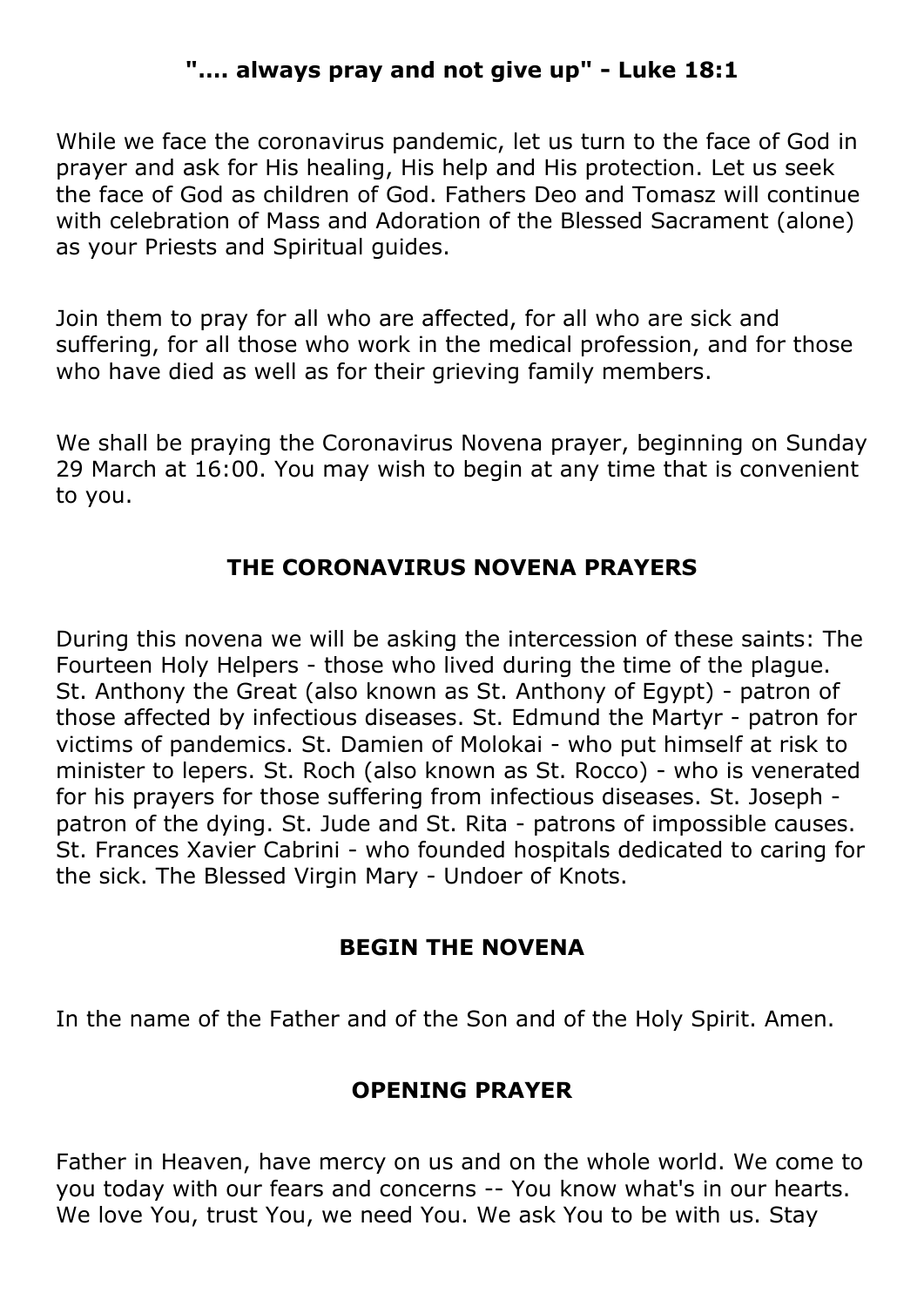with us. Help us through these times of uncertainty and sorrow. We know you are the Divine Physician, the healer of all. And so we ask that you bring your loving and healing presence to all those who are sick and suffering right now. Please comfort them. Please be with the grieving families of those who have passed away. Please have mercy on those who have died, may they be with You in heaven. Please stand at the side of all medical professionals who are putting themselves at risk while they work to bring healing to others. Lord, we are scared and we are sorrowful. Please heal us. Send us your peace and overwhelming presence.

(Mention your intentions here and continue with the day's prayer)…….

# **Day 1: The Coronavirus Novena Prayer**

We ask the Fourteen Holy Helpers, those who lived during the time of the plague, to pray for us and all who are at-risk! Jesus, we thirst for You. You chose to enter this world as a vulnerable baby. Be with the most vulnerable now. Help us to continue to return to You with our whole hearts throughout this ordeal. Amen. **Go to FINAL PRAYERS…**

## **Day 2: The Coronavirus Novena Prayer**

St. Anthony the Great, patron of those affected by infectious diseases, pray for us! Jesus, we thirst for You. You chose to enter this world as a vulnerable baby. Be with the most vulnerable now. Help us to continue to return to You with our whole hearts throughout this ordeal. Amen. **Go to FINAL PRAYERS…**

## **Day 3: The Coronavirus Novena Prayer**

St. Edmund, patron for victims of pandemics, pray for us! Jesus, we thirst for You. You chose to enter this world as a vulnerable baby. Be with the most vulnerable now. Help us to continue to return to You with our whole hearts throughout this ordeal. Amen. **Go to FINAL PRAYERS…**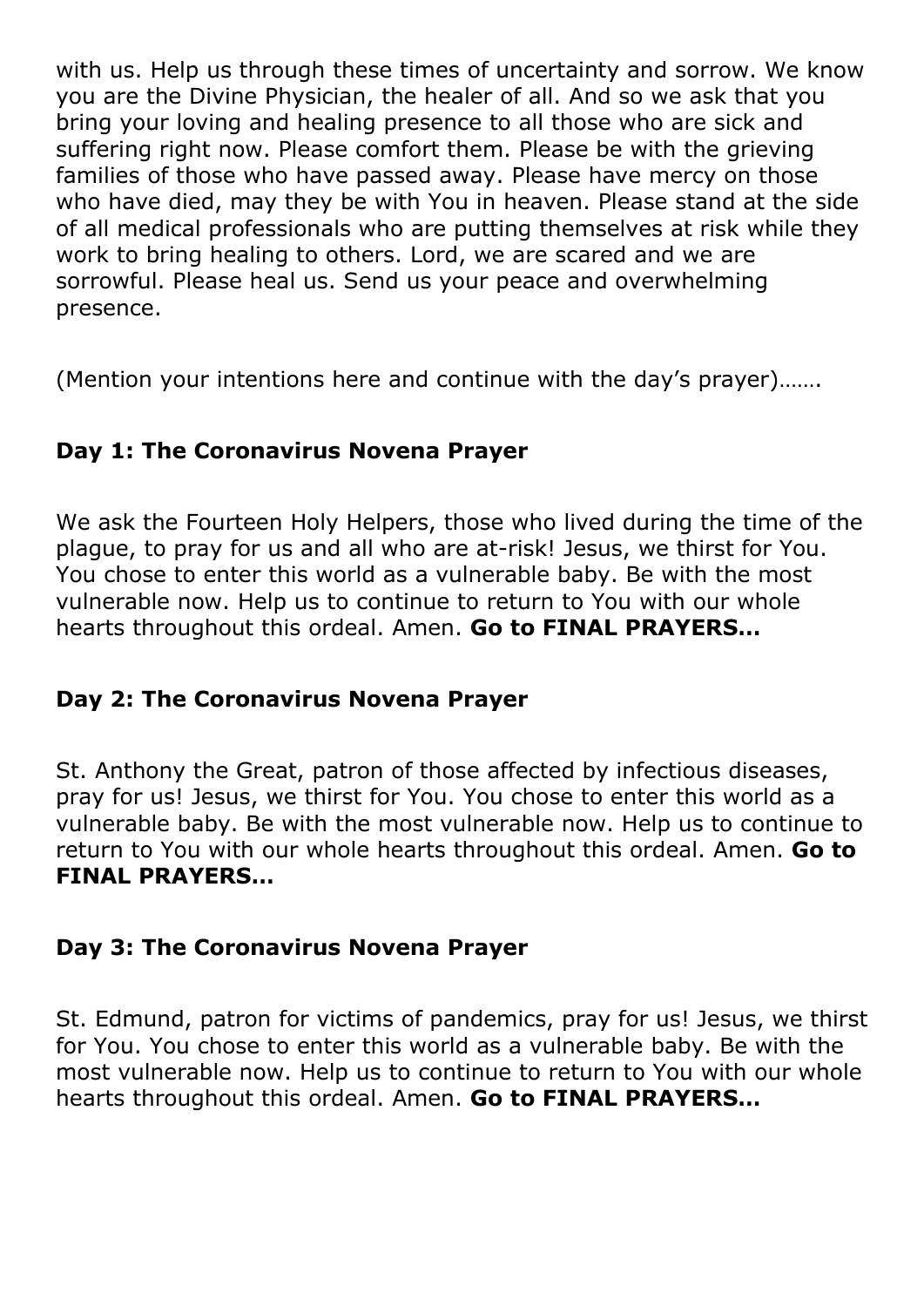## **Day 4: The Coronavirus Novena Prayer**

St. Damien of Molokai, you put yourself at risk to minister to lepers, pray for us! Jesus, we thirst for You. You chose to enter this world as a vulnerable baby. Be with the most vulnerable now. Help us to continue to return to You with our whole hearts throughout this ordeal. Amen. **Go to FINAL PRAYERS…**

## **Day 5: The Coronavirus Novena Prayer**

St. Rocco, you are venerated for your prayers for those suffering from infectious diseases, pray for us! Jesus, we thirst for You. You chose to enter this world as a vulnerable baby. Be with the most vulnerable now. Help us to continue to return to You with our whole hearts throughout this ordeal. Amen. **Go to FINAL PRAYERS…**

## **Day 6: The Coronavirus Novena Prayer**

St. Joseph, patron of the dying, pray for us! Jesus, we thirst for You. You chose to enter this world as a vulnerable baby. Be with the most vulnerable now. Help us to continue to return to You with our whole hearts throughout this ordeal. Amen. **Go to FINAL PRAYERS…**

## **Day 7: The Coronavirus Novena Prayer**

St. Jude and St. Rita, patrons of impossible causes, pray for us! Jesus, we thirst for You. You chose to enter this world as a vulnerable baby. Be with the most vulnerable now. Help us to continue to return to You with our whole hearts throughout this ordeal. Amen. **Go to FINAL PRAYERS…**

#### **Day 8: The Coronavirus Novena Prayer**

St. Frances Xavier Cabrini, you founded hospitals dedicated to caring for the sick, pray for us! Jesus, we thirst for You. You chose to enter this world as a vulnerable baby. Be with the most vulnerable now. Help us to continue to return to You with our whole hearts throughout this ordeal. Amen. **Go to FINAL PRAYERS…**